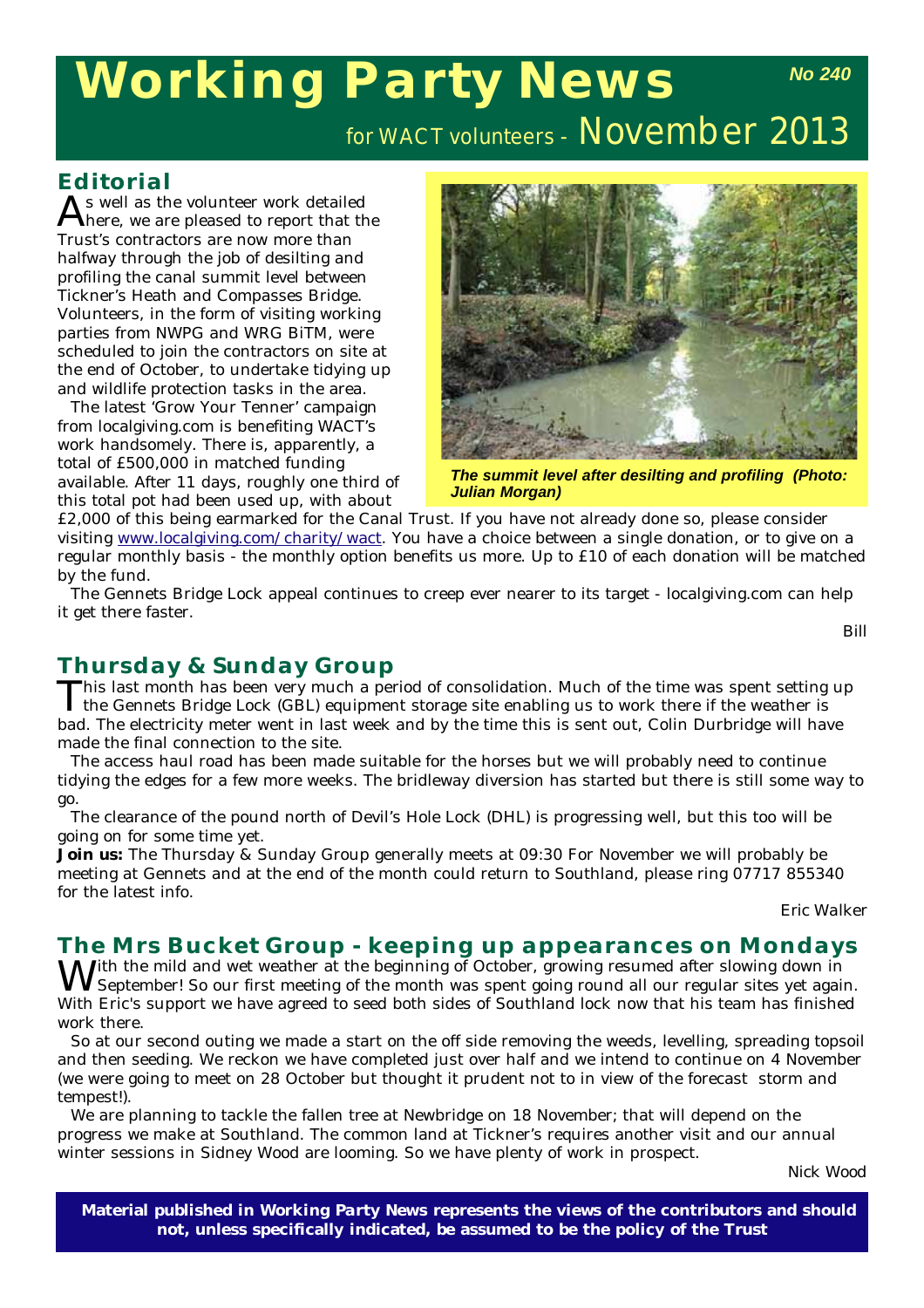### **Mid Week Working Party**

The month started with MWWP having their rather late mid-summer lunch on the first Wednesday at  $\perp$  the Sir Roger Tichborne pub in Loxwood. It was well attended and very much enjoyed by 30 members who had first taken a convivial cruise along the canal to Drungewick from the Onslow Wharf. Everyone was able to admire, from a position of comfort, all the hard work they had been doing cutting rushes and pruning trees.

For the next two weeks work was carried out at Northlands Farm, near Newbridge, clearing old trees from the water near the banks and generally clearing the bank sides with brush cutters.

More clearance was undertaken at Dunsfold from Tickner's corner to second bund for the last two weeks of October. As usual the banks are being cleared of vegetation and branches. One silt trench has been freed up.

Due to the seasonal wet weather, attendance has fallen slightly but this is only to be expected and the group continues to achieve considerable amounts of completed work. This may be helped by the possible purchase of two hedge cutters and two strimmers. In addition they are looking into the question of purchasing a second hand mower. However, as these items are fairly costly a decision has yet to be made. *Anne Pick*

**Hedgelaying Team**<br>**I Jello to all readers of the newsletter. Firstly, apologies for nothing from me for the October production.** Hello to all readers of the newsletter. Firstly, apologies for nothing from me for the October production.<br>So, here is the news so far. September was reasonably productive for the team with three days being worked. This produced stakes and binders for finishing off Southland and also some trimming around Drungewick slipways. Then, everything stalled due to lack of people, ill health and unhealthy weather, so four days were lost.

It's funny how Murphy's Law (also known as s\*\*s law) strikes in unusual ways. I cut back on intended work for this season due to the group being somewhat diminished. So it's obvious isn't it, that just as the season starts, no fewer than four new people contacted me, showing interest, plus one old member of the team. I do hope to see you all soon. I am going to stick to my plans though, as if I change them, the Law will strike in a detrimental way. Ho Hum! Enough of these dark thoughts, so here are the dates left for this year:

**Nov**: - Fri 1 Nov, Mon 11 Nov, Tues 19 Nov, Wed 27 Nov. **Dec**: - Thur 5 Dec, Fri 13 Dec. Yours in hope

*Keith Nichols*

### **Tickner's Heath Depot**

 $\bf{W}$ ell, the Kubota tractor has been put back together after the valves and seats were reground, a new head gasket was fitted, plus other bits and bobs. As the old girl was in bits we took the time to reorganise the wiring, as there seemed to be endless amounts of superfluous stuff. It would be nice to report that the beastie burst into life on first pull of the starter, but I'm afraid life is not like that. It was the second. The team has now turned its attention to the mowing attachment.

During the month we saw the long-awaited return of the work punt to Tickner's. Here we need to give thanks to our chums from the MWWP who helped load the thing onto the trailer before its dispatch to Tickner's. Now, after a lot of straining and no little complaining by the Tickner's team, she resides by the fence awaiting onward transmission.

| <b>Name</b>           | <b>Group/Project</b>         | Tel                                     | e-mail                         |
|-----------------------|------------------------------|-----------------------------------------|--------------------------------|
| <b>WACT Office</b>    | General enquiries            | 01403 752403                            | office@weyandarun.co.uk        |
| David Daniels         | Visiting working parties     | 01483 505566 Mon-<br>Thurs 8.30-12.30pm | support@weyandarun.co.uk       |
| <b>Michael Bates</b>  | Health & Safety Officer      | 07786 323515                            | michael_bates@weyandarun.co.uk |
| Eric Walker           | Loxwood Projects             | 07717 855340                            | tsg@weyandarun.co.uk           |
| Ray Pick              | <b>MidWeek Working Party</b> | 01483 272443                            | anne.pick@btinternet.com       |
| John Empringham       | Monday Group                 | 01483 562657                            | mondaygroup@weyandarun.co.uk   |
| <b>Kev Baker</b>      | Loxwood Link                 | 02380 861074                            | loxwoodlink@weyandarun.co.uk   |
| John Smith            | <b>Tickner's Depot</b>       | 01903 235790                            | depot@weyandarun.co.uk         |
| Tony Clear            | Winston's Group              | 01903 774 301                           | winstonsgroup@weyandarun.co.uk |
| <b>Keith Nichols</b>  | Hedge laying                 | 01403 753882                            | hedging@weyandarun.co.uk       |
| <b>Bill Nicholson</b> | Northern working parties     | 01844 343 369                           | bill@nwpg.org.uk               |
| <b>Bill Thomson</b>   | <b>Working Party News</b>    | 07777 668 928                           | bill_thomson@weyandarun.co.uk  |